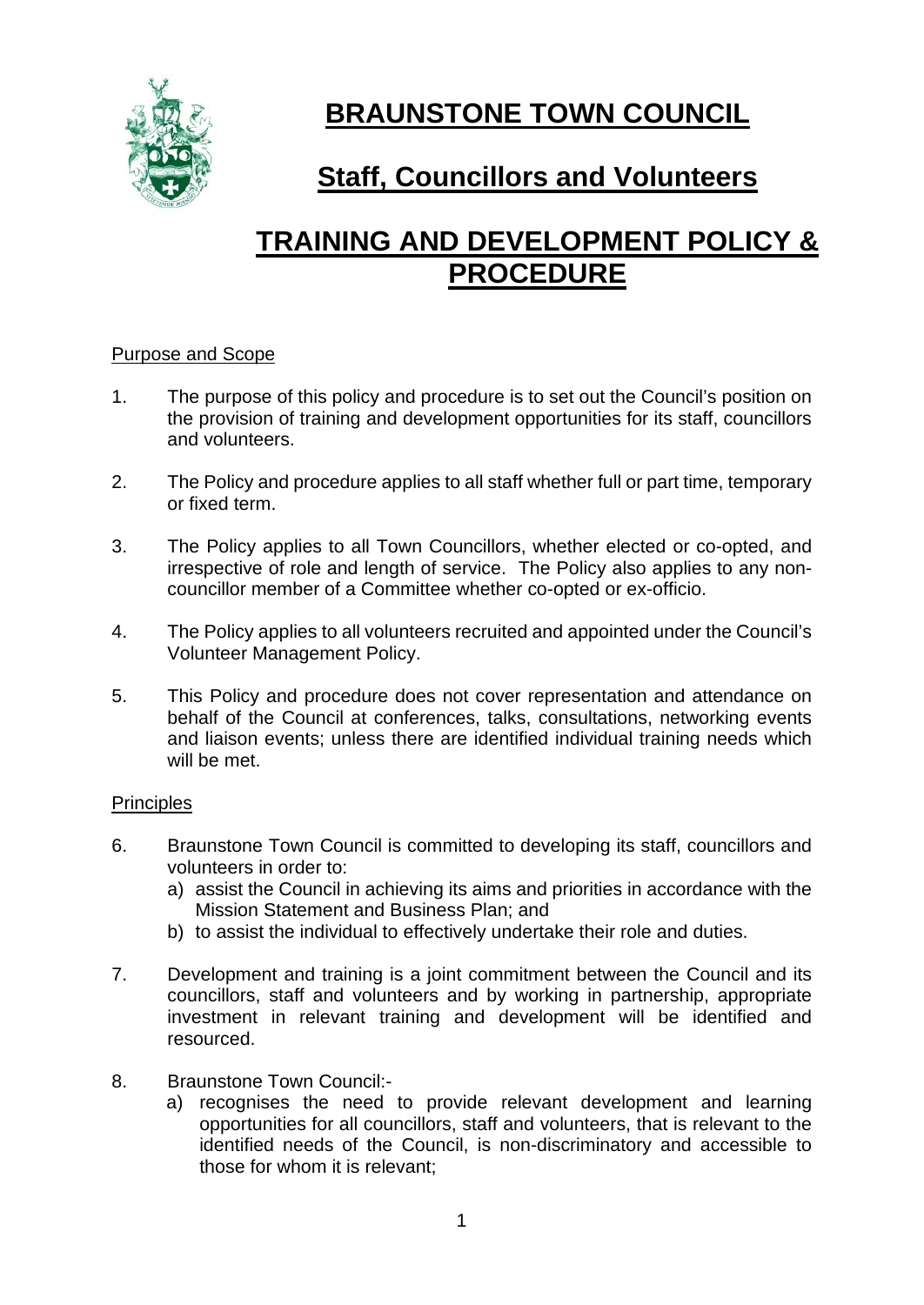- b) will identify resources to provide training and development to maximise the potential of its councillors, staff and volunteers to undertake their role;
- c) recognises that continued investment and commitment to training and development are essential to Braunstone Town Council, if quality services are to be provided, maintained and continually improved;
- d) requires all councillors, staff and volunteers to actively participate and ensure that training and development needs are identified and appropriate resources identified for investment in training and development; and
- e) recognises its responsibility to provide equal access to training and development in accordance with equal opportunities' legislation and existing policies.

#### Induction Training

- 9. New staff and volunteers will be properly inducted into the role, the service and the organisation. This includes being properly briefed about the activities to be undertaken and given all the necessary information to enable them to perform with confidence. Individuals will also be introduced to all key contacts.
- 10. All new councillors, staff and volunteers will be made aware of and have access to all the Town Council's relevant policies, including those relating to health and safety, safeguarding and equality and diversity.
- 11. All new employees are initially employed for a Probationary period of six months, which is subject to extension. To ensure that new members of staff have the skills and knowledge to undertake their role, an induction training programme is provided at the start of the Probation Period as set out in the Terms & Conditions of Employment.
- 12. The training programme will be set out in an individual's Induction Training Plan, which will include a record of the dates training events have been conducted and the signatures of the Trainee and Trainer to confirm their attendance and completion of the learning event.
- 13. Probationary training for new staff will be reviewed with the Line Manager during informal catch-up meetings and formally as part of the Probationary reviews (usually at one month; three months and five months).
- 14. All new councillors, staff and volunteers will be provided with an induction folder providing information about the Council, its services and its policies, along with information about the individual's role and duties.
- 15. New councillors and staff will be offered the opportunity to attend a general induction session on the Council, its services and policies.
- 16. Volunteers will be inducted and their training needs reviewed in accordance with the Volunteer Management Policy.

#### Corporate Training

17. Corporate Training is necessary to ensure that staff, councillors and volunteers are aware of their legal responsibilities or corporate standards e.g. Health & Safety, Equality and Diversity, Code of Conduct.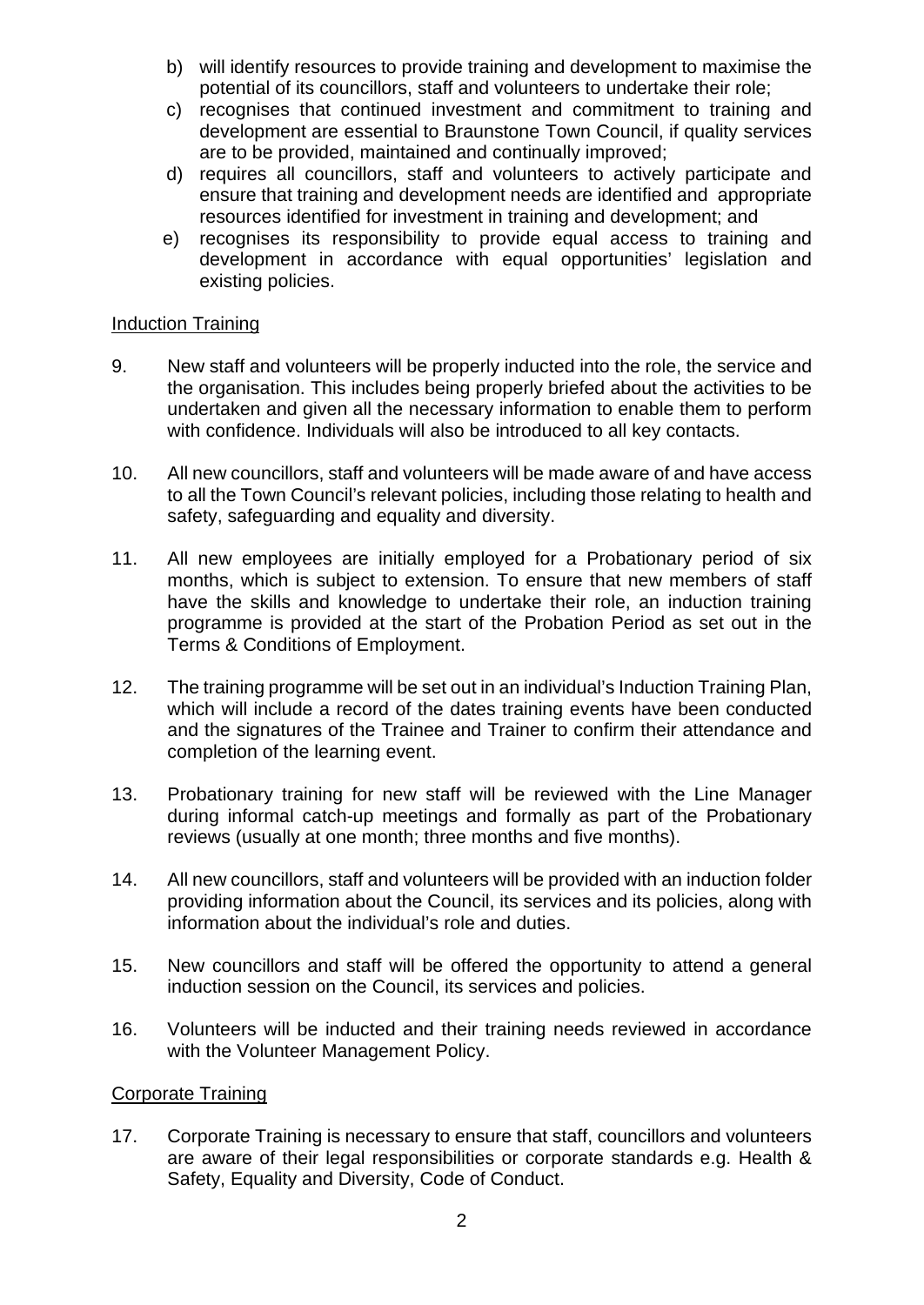- 18. The Council's Management Team will determine a programme of Corporate Training for staff and volunteers.
- 19. The Policy & Resources Committee will identify up to three Corporate Training sessions per annum for Councillors.

#### Identifying and Reviewing Training and Development Needs

- 20. Staff and their Line Managers should identify training and development needs through:
	- a) Probationary review meetings;
	- b) the annual Personal Performance and Development appraisal;
	- c) regular catch-up meetings;
	- d) team meetings, where training is relevant to the team as a whole.
	- e) introduction of new equipment, technology, and working procedures; and
	- f) a review of any accidents, challenges or other difficulties experienced by an employee to ensure that lessons are learned to avoid a repetition of the problem.
- 21. Councillors, including non-Councillor members of Committees, can identify their training and development needs by contacting the Chief Executive & Town Clerk.
- 22. Volunteers and their Support Officers should identify training and development needs through the regular Contact meetings, as detailed in the Volunteer Management Policy.
- 23. Individual requests to attend training courses should be directed to the relevant person as follows:
	- a) Staff: to the Line Manager (in the case of the Chief Executive & Town Clerk to the Chair of the Employing Committee);
	- b) Councillors (including non-Councillor Committee members): to the Chief Executive & Town Clerk; and
	- c) Volunteers: to the named Support Officer.
- 24. Training plans and requests to attend particular training courses will be assessed using the following criteria:
	- a) how the training and development contributes to the achievements of the Council's goals, in particular those set out in the Business Plan and Annual Report;
	- b) whether the training and development is relevant to the individual's role and duties;
	- c) how the training and development will meet the needs of the individual and improve performance;
	- d) how undertaking the training and development will impact positively on the provision of services;
	- e) the degree of learning that can be achieved by the individual, along with outcomes for the Council; compared to the training commitment and cost; and
	- f) the availability of the relevant training budget, whether that is specific to an individual's training, or set by the Council in response to a specific need.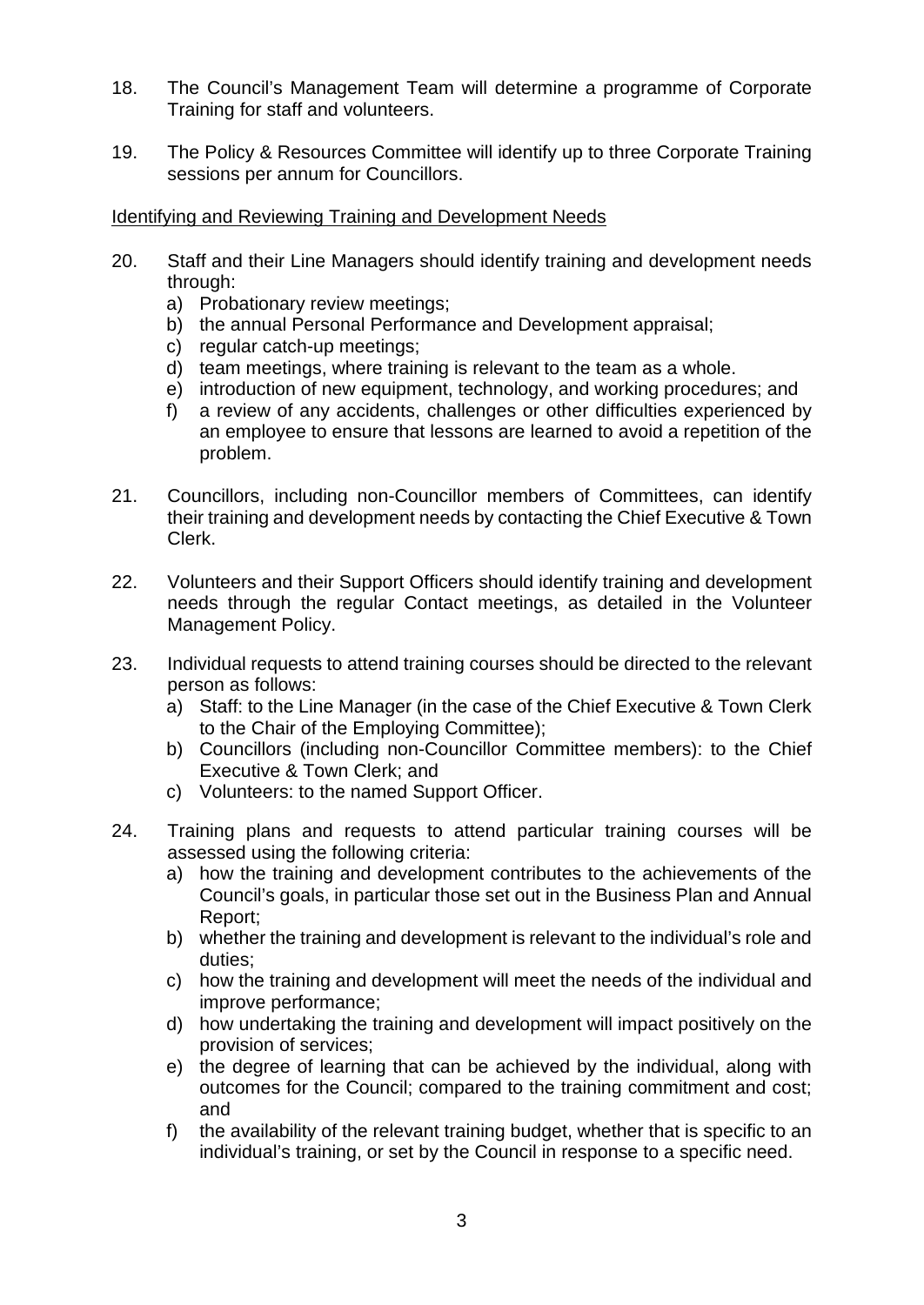- 25. All requests will be judged on their merits using the criteria in 24 above; approval will be given as follows:
	- a) Chief Executive & Town Clerk: by the Employing Committee in the case of the annual Personal Performance and Development appraisal; by the Chair of the Employing Committee in the case of individual training requests;
	- b) All other Staff: by the Line Manager;
	- c) Councillors (including non-Councillor Committee members): by the Chief Executive & Town Clerk; and
	- d) Volunteers: by the Volunteer's named Support Officer.
- 26. Where the individual is unhappy with the decision in paragraph 25 above; the matter can be pursued as follows:
	- a) Staff: through the Grievance Procedure;
	- b) Councillors (including non-Councillor Committee members): by notifying the Chief Executive & Town Clerk to refer to the next scheduled meeting of the Policy & Resources Committee for consideration (the person referring the matter should present their case and answer questions but should not take part in the debate nor vote); and
	- c) Volunteers: by contacting the Service Manager who will ensure the matter is considered under the processes set out in the Volunteer Management Policy.

The individual or body reviewing the decision will do so with reference to the assessment criteria at paragraph 24.

#### Provision of Training and Development

- 27. The Council will ensure that training is provided as appropriate by:
	- a) commissioning directly a professional training provider;
	- b) accessing training offered through the Leicestershire & Rutland Association of Local Councils;
	- c) accessing training offered through the National Association of Local Councils, Local Government Association and the Society of Local Council Clerks;
	- d) accessing training offered by the principal authorities or neighbouring Parish Council; and
	- e) a group procurement or group training course with other partners, community organisations or local businesses.
- 28. The Council will ensure that training is accessible to all and relevant to the diverse needs of the Council's councillors, staff and volunteers.

#### Training and Development undertaken elsewhere

- 29. An individual who has undertaken relevant training, which is identified in this policy or the individual's training assessment/plan, with another employer or organisation in which he/she is involved; can record the training as undertaken through Braunstone Town Council, provided that:
	- a) the training is equally relevant to the role/duty at Braunstone Town Council; and
	- b) the training/certificate/qualification is applied and awarded to the individual (as opposed to the group of trainees as a whole).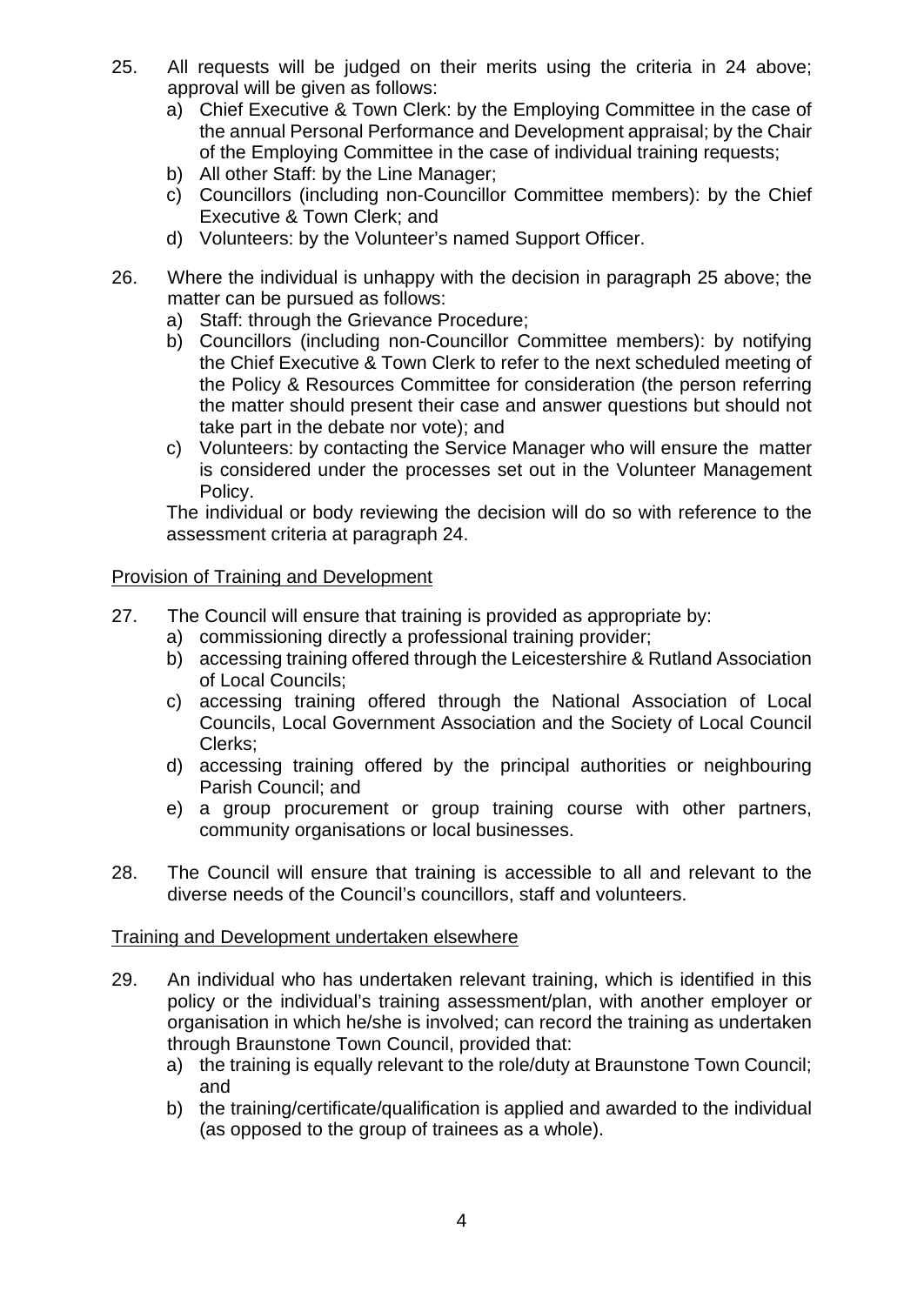- 30. Examples of such training could be (but not limited to):
	- a) first aid training undertaken with an alternative employer;
	- b) Member Planning training undertaken as a District Councillor;
	- c) Safeguarding training undertaken as a school governor.
- 31. Where relevant training has been undertaken by an individual in an outside capacity; the individual should notify the relevant person (as set out in paragraph 20), providing details of the training, including any certificates. If considered relevant (in accordance with paragraph 24), the individual's training record will be updated.

#### Attendance at Training and Courses

- 32. The Council will pay the course fee, examination fees (with one payment to retake a failed examination), any award fees and associated membership fees.
- 33. All staff will be able to attend approved training and development courses and sessions during work time.
- 34. Where an employee's attendance is required out of normal working hours at a training session or course, he or she will record the hours against their contracted hours and where hours are accumulated will be given time off in lieu in accordance with the terms and conditions of employment.
- 35. Staff and volunteers may reclaim travelling expenses and subsistence costs, provided this has been agreed in advance with the relevant person (as set out at paragraph 20).
- 36. The Council reserves the right to reclaim the costs associated with training sessions and courses, including any associated examination, travel and subsistence costs, where the individual:
	- a) leaves the council either during the course, or up-to 1 year following completion of a course or training session where the total costs were over £250 (this does not include councillors who fail to be re-elected at ordinary elections);
	- b) fails to complete the training; and
	- c) fails to attend training without notification and good reason.

#### Staff Study Leave

- 37. Where an individual staff member requires study leave as part of undertaking mandatory training, they will be able to take all the leave within normal working hours, subject to paragraphs 36 and 37.
- 38. Where individuals require study leave to undertake courses directly related to the individual's role, which is not mandatory but part of the individual's agreed training and development plan, the Council will contribute up to a maximum of 3 days (pro-rata for part time staff) per annum, subject to paragraphs 36 and 37.
- 39. No study leave will be granted where an individual undertakes study which has not been approved in advance and is not required for the role or not directly related to the role. However, the Council will consider flexible working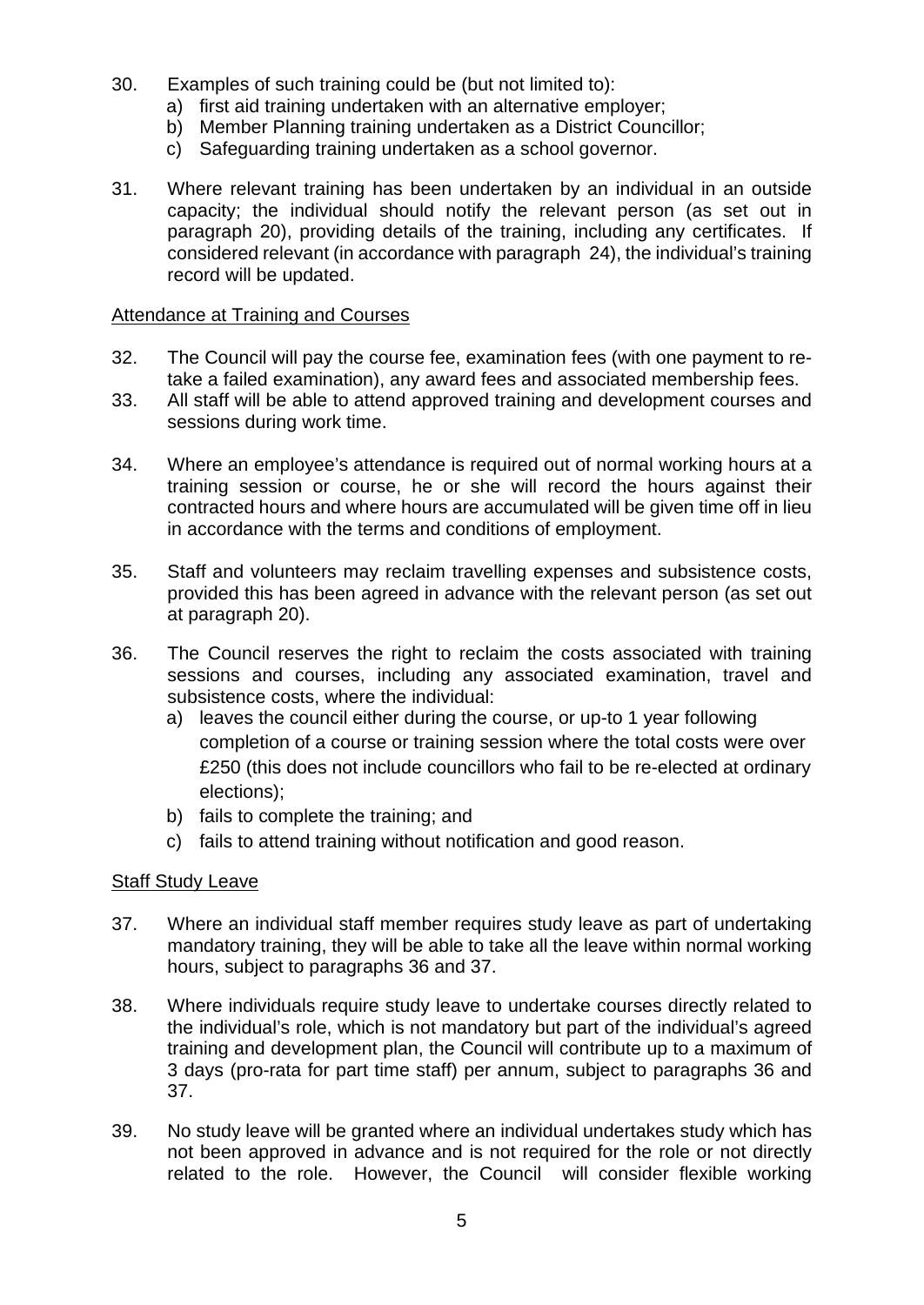requests, in accordance with the terms and conditions of employment, to allow the study to take place.

- 40. Requests for study leave should be submitted in advance to the Line Manager (or in the case of the Chief Executive & Town Clerk, to the Employing Committee) setting out the details of the course of study, how it relates to the individual's work, and the time being requested.
- 41. Time off for the individual study leave days must be approved in advance by the Line Manager (or in the case of the Chief Executive & Town Clerk the Chair of the Employing Committee), the request will be considered depending upon how many other employees have already requested leave during the same period and the request being made with at least as much notice as the amount of time requested.
- 42. Study Leave is a non-contractual procedure, which will be reviewed from time to time as part of the review of this policy.

#### Budgets and Finance

- 43. The Council has provided a budget for staff and councillor training and development. An additional budget is provided for Conference Fees/Training Courses/Membership Fees of the National Association of Local Councils, Society of Local Council Clerks and the Leicestershire & Rutland Association of Local Councils.
- 44. When setting budgets annually, the Council will take into account the following factors:
	- a) the identified training and development needs of councillors, staff and volunteers;
	- b) training and development needs that are essential to improve and progress the agreed policies and strategies of the Council; and
	- c) the costs of training, development and learning.
- 45. Spending against budgets will be monitored by the Policy & Resources Committee and the Management Team throughout the year.
- 46. Where identified training costs exceed the budget provision, the Council's Management Team will recommend to the Policy & Resources Committee training priorities which can be met within the budget and/or underspends on other budget headings that can be vired to the Training budgets to meet identified training needs.

#### Individual Training Records and Evaluation

- 47. Individual Training Records will be maintained for each member of staff, councillor and volunteer.
- 48. When attendance at an individual training session is approved, the relevant person approving the training should notify the Personal Assistant & Administrative Officer of the details in order that the training record can be updated.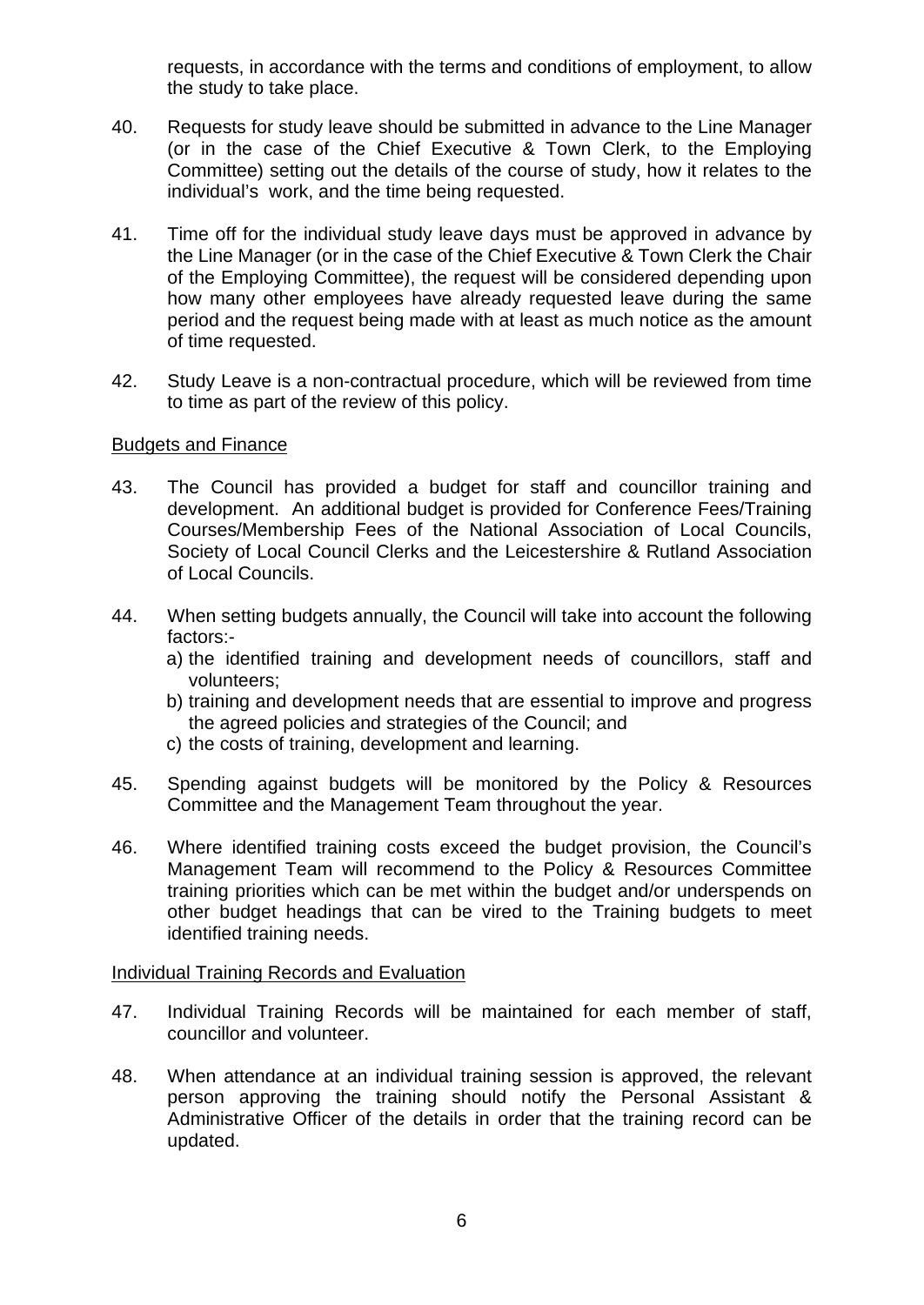- 49. Following attendance at the training, the individual should confirm with the relevant person (as set out in paragraph 20) their attendance; the relevant person will notify the Personal Assistant & Administrative Officer to confirm on the training record and to send out any evaluation and feedback forms.
- 50. As part of the Town Council's continuing commitment to training and development, individuals are asked to provide feedback on the value and effectiveness of the training and development they undertake. This information will be used to assess and improve the training process.

#### Review of the Policy

51. This Policy will be reviewed by the Policy & Resources Committee every three years following consultation with councillors, staff and volunteers.

| $- - - - -$<br>∵ ∽ال.<br>⊣ں<br>AL<br>ᄂ                   | 20th<br>2022<br>. June ' | $\overline{\phantom{a}}$<br>ור<br>VIEW<br>- ۱۳<br>◝∟ | חממ<br>June<br>∠∪∠ວ |
|----------------------------------------------------------|--------------------------|------------------------------------------------------|---------------------|
| $2 - 7$<br>∵ م ر<br>-<br>''∽⊢<br><b>REVISED</b><br>– ⁄ ب |                          |                                                      |                     |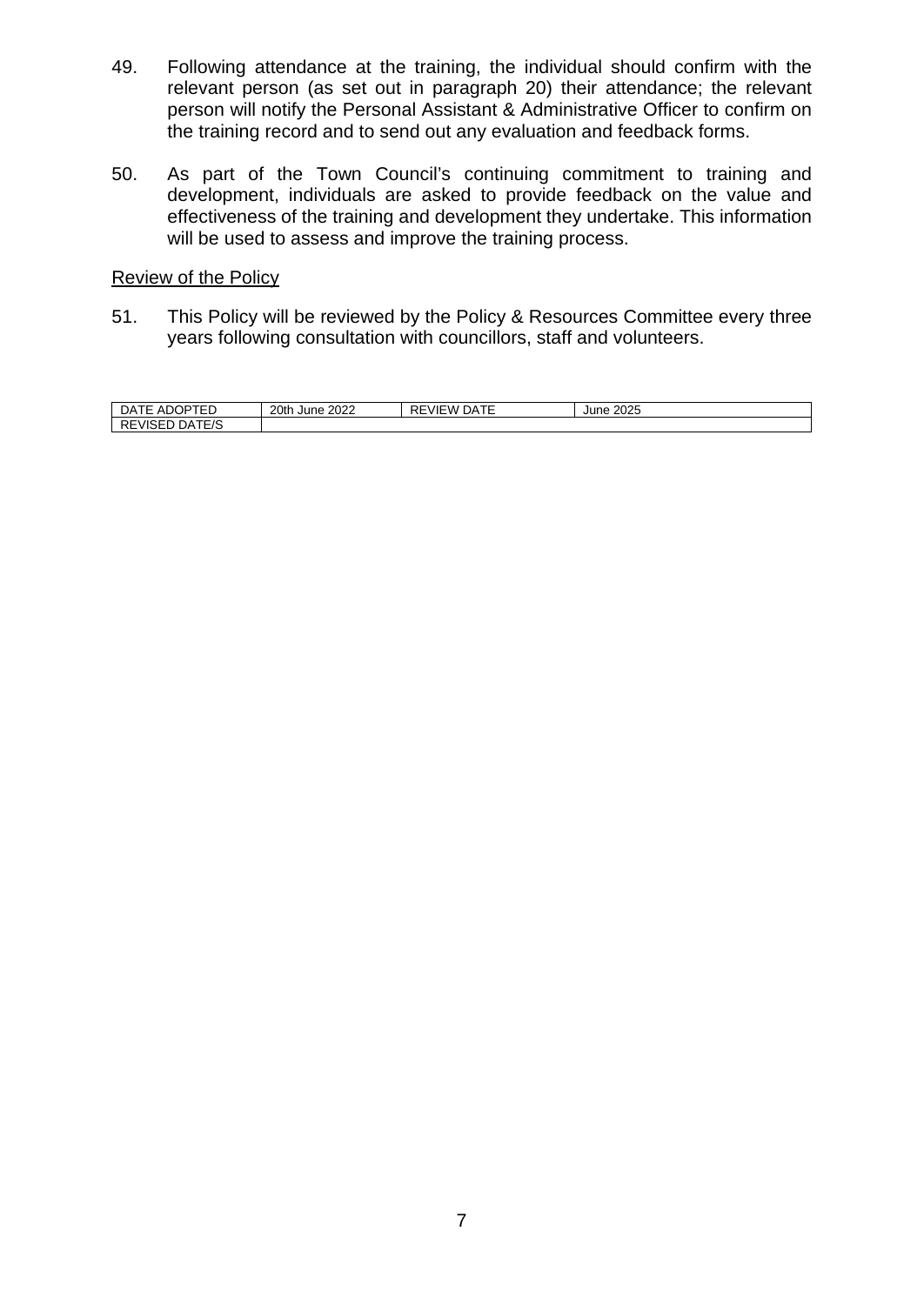## **1. Who does it?**

The line manager. For most staff this will be the manager they are *responsible to*, as identified in the Job Description. In the case of the Chief Executive & Town Clerk, the default line manager is the Full Council. However, the Council has formally delegated this activity to the Employing Committee.

## **2. What do they do?**

- 1. Training needs assessments.
- 2. Deliver learning that is focused on the Councils objectives and the learning needs of the Employee.

# **3. Focused Training Needs Assessment**

- 1. Line Manager conducts an informal meeting with the Employee to assess their Job Description.
- 2. Jobs that are no longer relevant to the post are identified. New activities that are not on the Job Description are identified. Once agreed by the manager and employee; a formal proposal to amend the Job Description will be considered by the Management Team in order for recommendations to be submitted to Policy & Resources Committee.
- 3. The Line Manager and Employee assess which activities on the Job Description they can do confidently and competently. Evidence is checked to prove competence such as chainsaw and spraying certificates for ground staff, AAT or similar for RFO's.
- 4. Activities on the Job Description which are a challenge for the Employee are also identified.
- 5. Opportunities are identified to overcome these challenges, such as formal training events, one to one coaching, distance learning.
- 6. Dates, locations and budgets for these opportunities are identified and detailed on the individuals training plan.
- 7. The resultant plan lists what learning activities will be conducted within a specified time scale, what dates they will occur and how much money they will cost.
- 8. This training plan is reviewed at each subsequent Appraisal and updated as part of the Action Plan, to make sure that training needs are regularly assessed and changed in response to changing circumstances and needs, such as promotion, new equipment and procedures, problems the Employee has experienced.